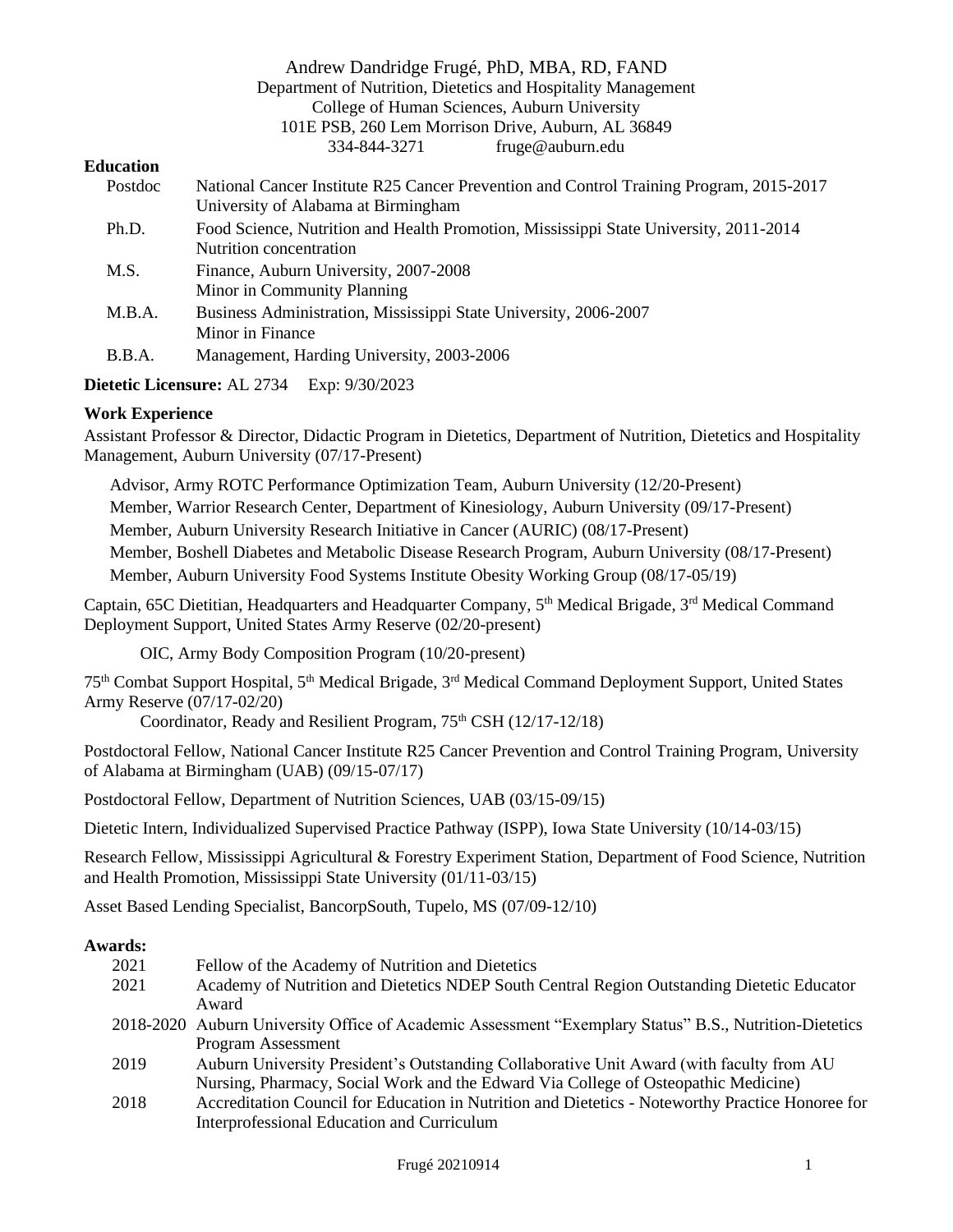# **Peer-reviewed Journal Articles** † denotes graduate student mentee; ‡ denotes undergraduate student mentee

1. Ruple, B.A., Godwin, J.S., Mesquita, P.H.C., Osburn, S.C., Sexton, C.L., Smith, M.A., Ogletree, J.C., Goodlett, M.D., Edison, J.L., Ferrando, A.A., **Frugé, A.D.**, Kavazis, A.N., Young K.C., Seaborne, R.A., Sharples, A.P., Roberts M.D. Myofibril and mitochondrial area changes in type I and II fibers following 10 weeks of resistance training in previously untrained men. In Press in *Frontiers in Physiology.*

Impact Factor: 4.566 (#14 out of 81 in Physiology by 2020 Impact Factor)

- 2. Ruple, B.A., Godwin, J.S., Mesquita, P.H.C., Osburn, S.C., Vann, C.G., Lamb<sup>†</sup>, D.A., Sexton, C.L., Smith, M.A., Candow, D.G., Forbes, S.C., Huggins, K.W., **Frugé, A.D.**, Kavazis, A.N., Young K.C., Seaborne, R.A., Sharples, A.P., Roberts M.D. Resistance training rejuvenates the mitochondrial methylome in aged human skeletal muscle. *The FASEB Journal.* 2021;35(9):e21864. doi: 10.1096/fj.202100873RR. Impact Factor: 5.191 (#19 out of 112 in Biology by 2020 Impact Factor)
- 3. Dolan<sup>†</sup>, L., Smith<sup>†</sup>, K.S., Marlin, M.B., Bell, L.N., Blythe, E., Greene, M.W., Frugé, A.D. Food security, obesity, and meat-derived carcinogen exposure in US adults. *Food and Chemical Toxicology, 2021. 155: p. 112412.* Epub 2021/07/19. doi: 10.1016/j.fct.2021.112412. PubMed PMID: 34274444. Impact Factor: 6.023 (#9 out of 93 in Toxicology by 2020 Impact Factor)
- 4. Couto, R.M., Frugé, A.D., Greene, M.W. Adherence to the Mediterranean Diet in a Portuguese Immigrant Community in the Central Valley of California. *Nutrients*. 2021 Jun 9;13(6):1989. doi: 10.3390/nu13061989. PMID: 34207909; PMCID: PMC8226530. Impact Factor: 5.717 (#17 out of 89 in Nutrition and Dietetics by 2020 Impact Factor)
- 5. Riviere‡, A.J., Leach†, R., Mann‡, H.M., Robinson, S., Burnett, D.O., Babu, J.R., **Frugé A.D.** Nutrition knowledge of collegiate athletes in the United States and the impact of sports dietitians on related outcomes: A Narrative Review. *Nutrients* 2021;13(6):1772. PubMed PMID: 34067402 doi:10.3390/nu13061772. Impact Factor: 5.717 (#17 out of 89 in Nutrition and Dietetics by 2020 Impact Factor)
- 6. **Frugé, A.D.,** Smith**†** , K.S., Riviere**‡** , A.J., Schaberg**‡** , M.N., Demark-Wahnefried, W., Arthur, A.E., Murrah, W.M., Morrow, C.D., Arnold, R.D., Braxton-Lloyd, K. A Dietary Intervention High in Green Leafy Vegetables Reduces Oxidative DNA Damage in Adults at Increased Risk of Colorectal Cancer: Biological Outcomes of the Randomized Controlled Meat and Three Greens (M3G) Feasibility Trial. *Nutrients.* 2021;13(4):1220. doi: 10.3390/nu13041220. PMID: 33917165; PMCID: PMC8067874. Impact Factor: 5.717 (#17 out of 89 in Nutrition and Dietetics by 2020 Impact Factor)
- 7. Mesquita, P.H.C., Lamb† , D.A., Godwin, J.S., Osburn, S.C., Ruple, B.A., Moore, J.H., Vann, C.G., Huggins K.W., **Frugé A.D.**, Young K.C., Kavazis, A.N., Roberts M.D. Effects of resistance training on redox status of skeletal muscle in older adults. *Antioxidants.* 2021;10(3):350. doi: 10.3390/antiox10030350. PMID: 33652958; PMCID: PMC7996821.

Impact Factor (#10 out of 139 in Food Science and Technology by 2020 Impact Factor)

- 8. Greene, M.W., Roberts**†** , A.P., **Frugé A.D.,** Negative association between Mediterranean Diet adherence and COVID-19 cases and related deaths in Spain and 25 OECD countries: an Ecological Study. *Frontiers in Nutrition.* 2021;8:591964-. doi: 10.3389/fnut.2021.591964. PubMed PMID: 33748170. Impact Factor 6.576 (#12 out of 89 in Nutrition and Dietetics by 2020 Impact Factor)
- 9. Smith†, K.S., **Frugé A.D.,** Caston N.E., van der Pol, L., Morrow, C.D., Demark-Wahnefried W., Carson T.L. Gut microbial differences in breast and prostate cancer cases from two randomized controlled trials compared to matched cancer-free controls. *Beneficial Microbes*. 2021 Apr 1:1-10. doi: 10.3920/BM2020.0098. Epub ahead of print. PMID: 33789551.
	- Impact Factor 4.205 (#49 out of 137 in Microbiology by 2020 Impact Factor)
- 10. Lamb†, D.A., Moore J.H., Smith M.A., Vann, C.G., Osburn, S.C., Ruple, B.A., Fox, C.D., Smith†, K.S., Altonji, O.M., Power, Z.M., Cerevosky, A.E., Ross, C.O. Cao, A.T., Goodlett, M.D., Huggins K.W., **Frugé A.D.,** Young K.C., Roberts M.D. The effects of resistance training with or without peanut protein supplementation on skeletal muscle and strength adaptations in older individuals. *Journal of the International*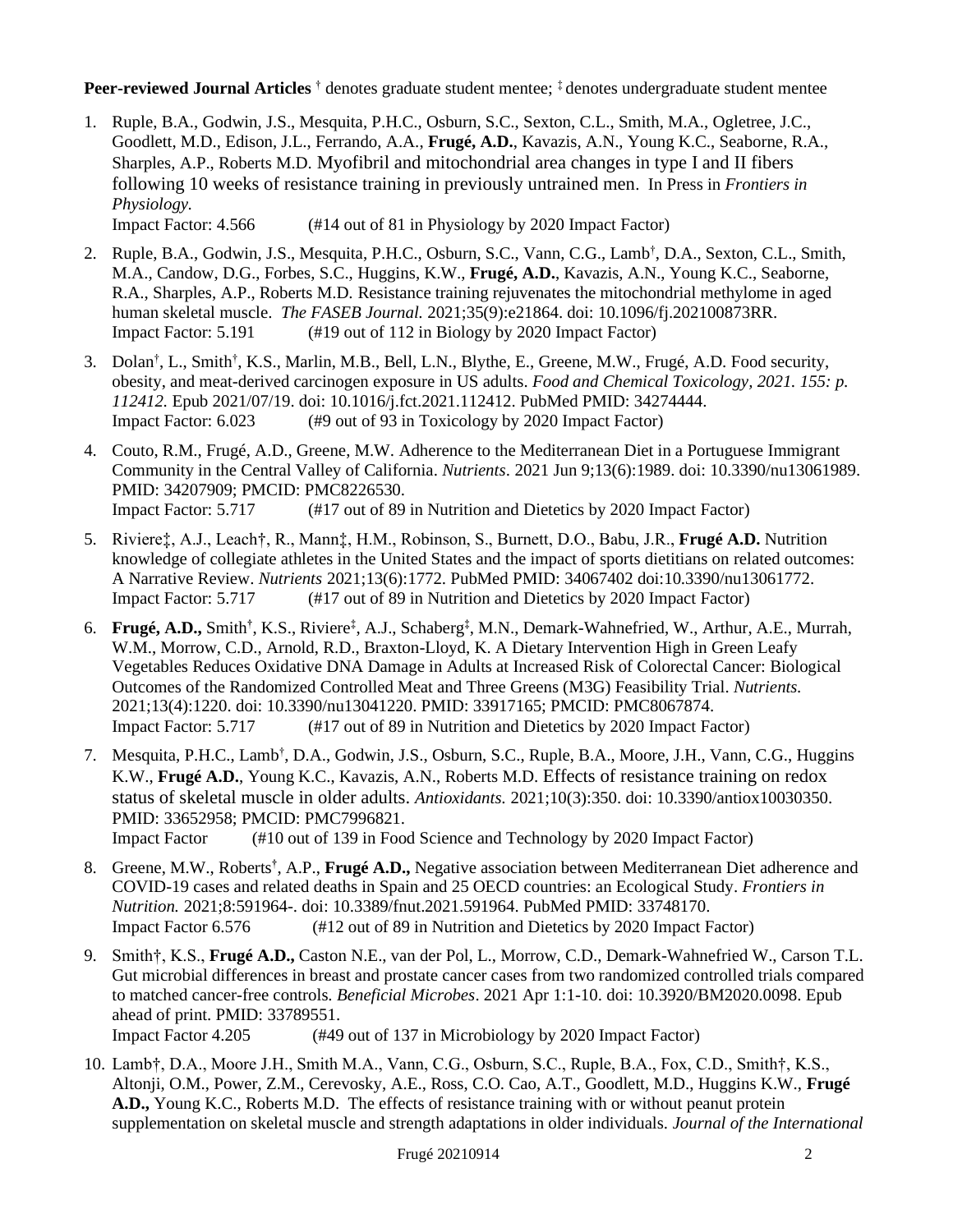*Society of Sports Nutrition.* 2020 Dec 14;17(1):66. doi: 10.1186/s12970-020-00397-y. PMID: 33317565; PMCID: PMC7734909. Impact Factor 5.150 (#15 out of 103 in Nutrition and Dietetics by 2020 Impact Factor)

- 11. Schaberg**‡** , M.N., Smith**†** , K.S., Greene, M.W., **Frugé A.D.** Assessment of age and region differences in health beliefs and dietary habits related to colon cancer risk. *Frontiers in Nutrition*. 2020 Oct 7;7:568643. doi: 10.3389/fnut.2020.568643. PMID: 33117842; PMCID: PMC7577229. Impact Factor 6.576 (#12 out of 89 in Nutrition and Dietetics by 2020 Impact Factor)
- 12. **Frugé A.D.,** Smith† K.S., Bail J.R., Rais-Bahrami S., Demark-Wahnefried W. Biomarkers associated with tumor Ki67 and *Cathepsin L* gene expression in prostate cancer patients participating in a presurgical weight loss trial. *Frontiers in Oncology.* doi: 10.3389/fonc.2020.544201 PMID: 33042834; PMCID: PMC7527501. Impact Factor 4.848 (#69 out of 244 in Oncology by 2020 Impact Factor)
- 13. Moody, L., Crowder S.L., **Frugé A.D.**, Locher J.L., Demark-Wahnefried W., Rogers L.Q., Delk A., Carroll W.R., Spencer S.A., Black, M., Erdman W.E., Chen, H., Pan, Y.X., Arthur A.E. Epigenetic stratification of head and neck cancer survivors reveals differences in lycopene levels, alcohol consumption, and methylation of immune regulatory genes. *Clinical Epigenetics.* 2020;12(1):138. doi: 10.1186/s13148-020-00930-5. PMID: 32917280; PMCID: PMC7488769.

Impact Factor 5.028 (#29 out of 177 in Genetics and Heredity by 2020 Impact Factor)

14. Mesquita, P.H.C., Lamb<sup>†</sup>, D.A., Perry, H.A. Moore J.H., Smith M.A., Vann, C.G., Osburn, S.C., Fox, C.D., Ruple, B.A., Huggins K.W., **Frugé A.D.**, Young K.C., Kavazis, A.N., Roberts M.D. Acute and Chronic Effects of Resistance Training on Skeletal Muscle Markers of Mitochondrial Remodeling in Older Adults. Physiol Rep. 2020 Aug;8(15):e14526. doi: 10.14814/phy2.14526. PMID: 32748504; PMCID: PMC7399374.

Impact Factor Pending (a publication of The Physiological Society)

- 15. Lamb† , D.A., Moore J.H., Smith M.A., Vann, C.G., Osburn, S.C., Fox, C.D., Lopez, H.L., Ziegenfuss, T.N., Huggins K.W., **Frugé A.D.**, Young K.C., Kavazis, A.N., Roberts M.D. Resistance training increases muscle NAD+ and NADH concentrations as well as NAMPT protein levels and global sirtuin activity in older, overweight, untrained individuals. *Aging (Albany NY).* 2020 May 5;12(10):9447-9460. doi: 10.18632/aging.103218. Epub 2020 May 5. PMID: 32369778 Impact Factor 4.831 (#8 out of 35 in Gerontology by 2020 Impact Factor)
- 16. Zengul**†** , A.G., Demark-Wahnefried, W., Barnes, S., Morrow, C.D., Bertrand, B., Berryhill, T.F., **Frugé, A.D.** Associations between Dietary Fiber, the Fecal Microbiota and Estrogen Metabolism in Postmenopausal Women with Breast Cancer. [published online ahead of print, 2020 Jun 26]. *Nutr Cancer.* 2020;1-10. doi:10.1080/01635581.2020.1784444 PMID: 32590914. Impact Factor: 2.363 (#60 out of 89 in Nutrition and Dietetics by 2020 Impact Factor)
- 17. Smith**†** , K.S., Greene, M.W., Babu, J.R.., **Frugé, A.D.** Psychobiotics as treatment for anxiety, depression, and related symptoms: a systematic review. *Nutritional Neuroscience*. 2019 Dec 20;:1-15. doi: 10.1080/1028415X.2019.1701220. [Epub ahead of print] PubMed PMID: 31858898 Impact Factor: 4.028 (#25 out of 89 in Nutrition and Dietetics by 2020 Impact Factor)
- 18. **Frugé, A.D.,** Smith**†** , K.S., Riviere**‡** , A.J., Demark-Wahnefried, W., Arthur, A.E., Murrah, W.M., Morrow, C.D., Arnold, R.D., Braxton-Lloyd, K. Primary outcomes of a randomized controlled crossover trial to explore the effects of a high chlorophyll dietary intervention to reduce colon cancer risk in adults: The Meat and Three Greens (M3G) Feasibility Trial. *Nutrients* **2019**, *11*(10), 349; https://doi.org/10.3390/nu11102349 PMID: 31581743; PMCID: PMC6835237. Impact Factor: 5.717 (#17 out of 89 in Nutrition and Dietetics by 2020 Impact Factor)
- 19. Crowder S.L., Douglas, K.G., **Frugé A.D.**, Carroll W.R., Spencer S.A., Locher J.L., Demark-Wahnefried W., Rogers L.Q., Arthur A.E. Head and neck cancer survivors' preferences for and evaluations of a post-treatment dietary intervention. Nutr J. 2019 Sep 10;18(1):57. doi: 10.1186/s12937-019-0479-6. PMID: 31506077 Impact Factor 3.359 (#39 out of 89 in Nutrition and Dietetics by 2020 Impact Factor)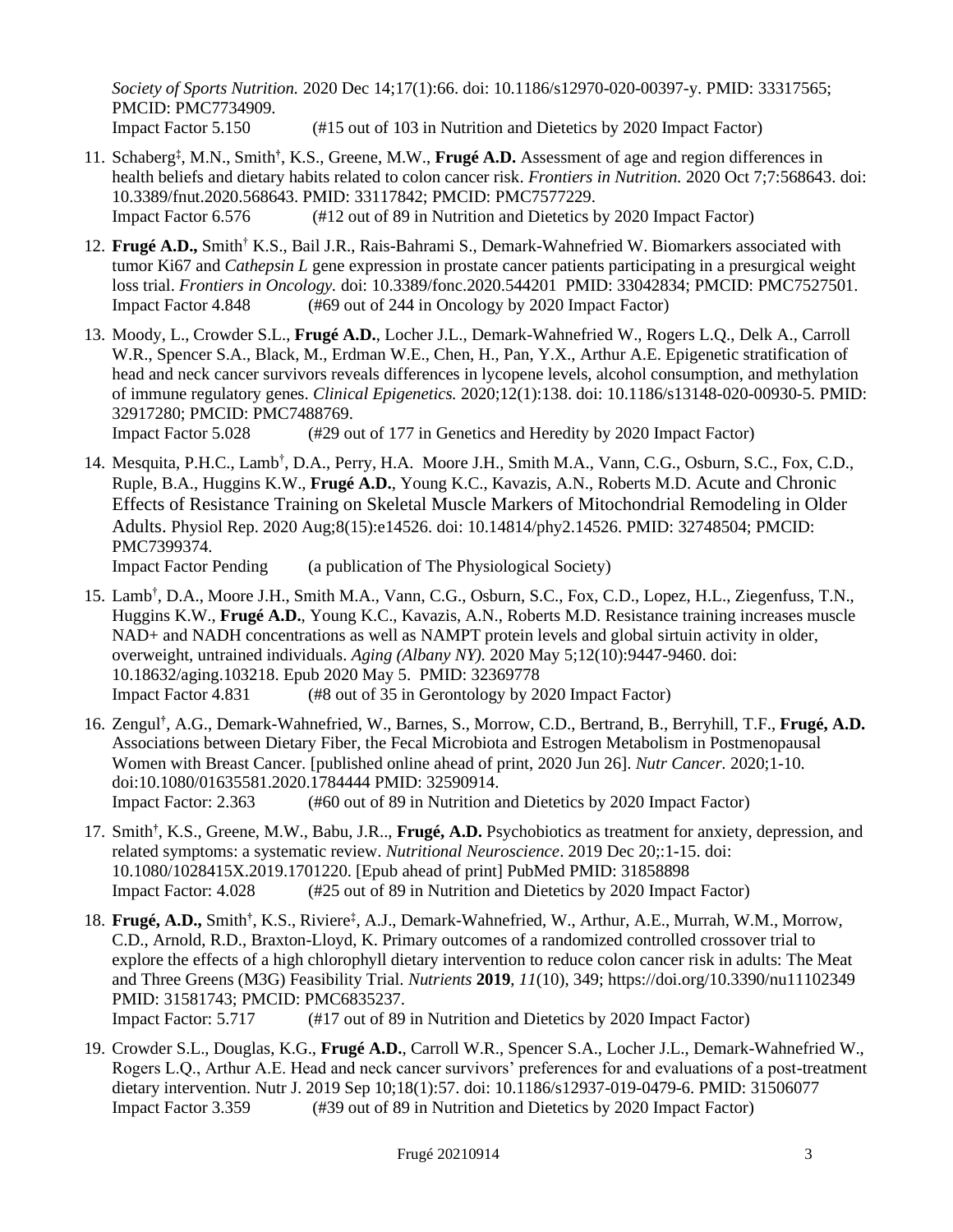- 20. Demark-Wahnefried, W., Rogers, L.Q. Gibson, J.T., Harada, S., **Frugé, A.D.,** Oster, R.A., Grizzle, W.E., Norian, L.A., Yang, E.S., Della Manna, D., Jones, L.W., Azrad, M., Krontiras, H. Presurgical Diet-and-Exercise Induced Weight Loss Trial in Primary Breast Cancer: Impact on Body Composition, Circulating Biomarkers and Tumor Characteristics. *Int J Cancer*. 2020;146(10):2784-2796. doi:10.1002/ijc.32637. Epub 2019 Sep 5. PMID: 31442303; PMCID: PMC7155016. Impact Factor: 7.360 (#51 out of 230 in Oncology by 2020 Impact Factor)
- 21. Knight, C.J., Jackson, O., Rahman, I., Burnett, D.O., **Frugé, A.D.,** Greene, M.W. The Mediterranean diet in the Stroke Belt: a cross-sectional study on adherence and perceived knowledge, barriers, and benefits *Nutrients* **2019**, *11*(8), 1847; https://doi.org/10.3390/nu11081847 Impact Factor: 4.546 (#17 out of 89 in Nutrition and Dietetics by 2020 Impact Factor)
- 22. Smith**†** , K.S., Rundquist**‡** , S., Greene, M.W., **Frugé, A.D.** Development and validation of the Dietary Habits and Colon Cancer Beliefs Survey (DHCCBS): an instrument assessing health beliefs related to red meat and green leafy vegetable consumption. *Journal of Oncology* 2019, 2326808 https://doi.org/10.1155/2019/2326808. Impact Factor: 2.600 (#143 out of 230 in Oncology by 2020 Impact Factor)
- 23. Crowder S.L., **Frugé A.D.**, Chen, Y.T., Moody, L., Erdman Jr., J.W., Black, M., Delk A., Carroll W.R., Spencer S.A., Locher J.L., Demark-Wahnefried W., Rogers L.Q., Arthur A.E. Feasibility Outcomes of a Pilot Randomized Experimental Trial to Increase Cruciferous and Green Leafy Vegetable Intake in Post-Treatment Head and Neck Cancer Survivors. *Journal of the Academy of Nutrition and Dietetics* Epub 2019/01/22. doi: 10.1016/j.jand.2018.11.005. PubMed PMID: 30661935. Impact Factor: 4.910 (#32 out of 103 in Nutrition and Dietetics by 2020 Impact Factor)
- 24. **Frugé, A.D.**, Van der Pol, W., Rogers, L.Q., Morrow, C.D., Tsuruta, Y., Demark-Wahnefried, W. Fecal Akkermansia muciniphila is associated with body composition and microbiota diversity in overweight and obese women with breast cancer participating in a presurgical weight loss trial. *Journal of the Academy of Nutrition and Dietetics* 2018 Nov 9. pii: S2212-2672(18)30279-X. https://doi.org/10.1016/j.jand.2018.08.164 Impact Factor: 4.910 (#32 out of 103 in Nutrition and Dietetics by 2020 Impact Factor)
- 25. McAdam, J., McGinnis, K.D., Ory, R.L., Young, K.C., **Frugé, A.D.**, Roberts, M.D., Sefton, J.M. Estimation of energy balance and training volume during Army Initial Entry Training. *Journal of the International Society of Sports Nutrition* 2018 15:55 https://doi.org/10.1186/s12970-018-0262-7 Impact Factor: 3.841 (#23 out of 78 in Nutrition and Dietetics by 2020 Impact Factor)
- 26. Bail, J.R., **Frugé, A.D.**, Cases, M.G., De Los Santos, J., Locher, J., Smith, K.P., Cantor, A.B., Cohen, H.J., Demark-Wahnefried, W. A Home-based Mentored Vegetable Gardening Intervention Demonstrates Feasibility and Improvements in Physical Activity and Performance among Breast Cancer Survivors. *Cancer*  doi:10.1002/cncr.31559 PMID: 29932460 Impact Factor: 6.860 (#48 out of 242 in Oncology by 2020 Impact Factor)
- 27. Demark-Wahnefried W., Rais-Bahrami S., Desmond R.A., Gordetsky J.B., Azrad M., **Frugé A.D.,** Yang E.S., Norian L.A., Grizzle W.E.. Reply to "Phase II prospective randomized trial of weight loss prior to radical prostatectomy". *Prostate Cancer Prostatic Dis*. 21, 293–294 (2018). doi: 10.1038/s41391-018-0038-9. Impact Factor: 5.554 (#77 out of 242 in Oncology by 2020 Impact Factor)
- 28. **Frugé, A.D**., Cases, M.G., Howell, C.R., Tsuruta, Y., Smith-Johnston, K., Moellering, D.R., Demark-Wahnefried, W. Fingernail and toenail clippings as a noninvasive measure of chronic cortisol levels in adult cancer survivors. *Cancer Causes and Control* 2018 Jan;29(1):185-191. doi: 10.1007/s10552-017-0989-5 PMID: 29170880; PMCID: PMC5764195. Impact Factor: 2.506 (#206 out of 242 in Oncology by 2020 Impact Factor)
- 29. Demark-Wahnefried, W., Cases, M.G., Cantor, A.B., **Frugé, A.D.,** Smith, K.P. Locher, J., Cohen, H.J., Tsuruta, Y., Daniel, M., Kala, R. Pilot Randomized Controlled Trial of a Home Vegetable Gardening Intervention among Older Cancer Survivors shows Feasibility, Satisfaction, and Promise in Improving Vegetable and Fruit Consumption, Reassurance of Worth, and the Trajectory of Central Adiposity. *Journal of the Academy of Nutrition and Dietetics* doi: 10.1016/j.jand.2017.11.001 PMID: 29305129;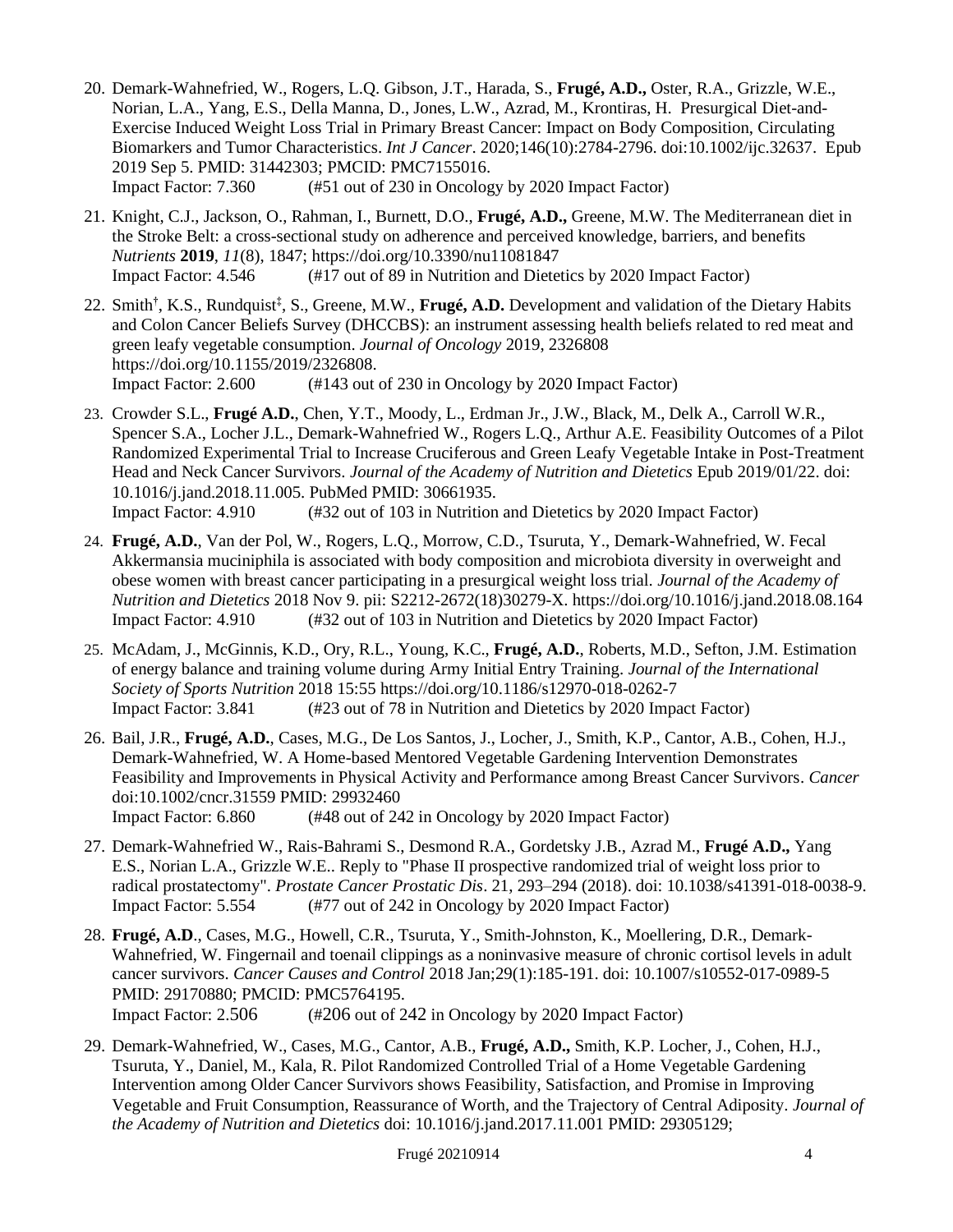Impact Factor: 4.151 (#23 out of 89 in Nutrition and Dietetics by 2019 Impact Factor)

- 30. Dasher, J.A., **Frugé, A.D.,** Snyder, D., Demark-Wahnefried, W. Characteristics of cancer patients participating in presurgical lifestyle intervention trials. *Contemporary Clinical Trials Communications* doi: 10.1016/j.conctc.2017.11.003 PMID: 29696211; PMCID: PMC5898572. Impact Factor: None reported
- 31. **Frugé, A.D**., Dasher, J.A., Bryan, D., Rais-Bahrami, S., Demark-Wahnefried, W., Hunter, G.H. Physiological effort in submaximal fitness tests predicts weight loss in overweight and obese men with prostate cancer in a presurgical weight loss trial. *International Journal of Cancer and Clinical Research* 4:083. doi: 10.23937/2378-3419/1410083 PMID: 29546247; PMCID: PMC5846475. Impact Factor: None reported
- 32. Demark-Wahnefried, W., Rais-Bahrami, S., Desmond, R., Gordetsky, J., Hunter, G.R., Yang, E., Azrad, M., **Frugé, A.D.,** Tsuruta, Y., Norian, L. Segal, R., Grizzle, W. Presurgical weight loss affects tumor traits and circulating biomarkers in men with prostate cancer. *British Journal of Cancer* 2017;117:1303-1313. doi: 10.1038/bjc.2017.303. PMID: 28881355; PMCID: PMC5672928. Impact Factor: 5.416 (#44 out of 230 in Oncology by 2019 Impact Factor)
- 33. **Frugé, A.D.**, Ptacek, T., Tsuruta, Y., Morrow, C.D., Azrad, M., Desmond, R., Hunter, G.R., Rais-Bahrami, S., Demark-Wahnefried, W. Dietary changes impact the gut microbe composition in overweight and obese men with prostate cancer undergoing radical prostatectomy. *Journal of the Academy of Nutrition and Dietetics* 2018 Apr;118(4):714-723.e1. doi: 10.1016/j.jand.2016.10.017. Epub 2016 Dec 15. PMID: 27988219; PMCID: PMC5471140.

Impact Factor: 4.151 (#23 out of 89 in Nutrition and Dietetics by 2019 Impact Factor)

34. Tsuruta Y., Rogers L.Q., Krontiras H., Grizzle W.E., **Frugé A.D.**, Oster R.A., Umphrey H.R., Jones L.W., Azrad M., Demark-Wahnefried W. Exploring effects of presurgical weight loss among women with stage 0–II breast cancer: protocol for a randomised controlled feasibility trial *BMJ Open* 6 doi: 10.1136/bmjopen-2016- 012320 PMID: 27633639; PMCID: PMC5030610.

Impact Factor: 2.376 (#50 out of 160 in Medicine, General & Internal by 2019 Impact Factor)

- 35. Cases M.G., **Frugé A.D**., De Los Santos J.F., Locher J.L., Cantor A.B., Smith K.P., Glover T.A., Cohen H.J., Daniel M., Morrow C.D., Demark-Wahnefried W. Detailed methods of two home-based vegetable gardening intervention trials to improve diet, physical activity, and quality of life in two different populations of cancer survivors. *Contemp Clin Trials*. 2016 Aug 23;50:201-212. doi: 10.1016/j.cct.2016.08.014. [Epub ahead of print] PubMed PMID: 27565830; PMCID: PMC5055381. Impact Factor: 2.280 (#80 out of 136 in Medicine, Research & Experimental by 2019 Impact Factor)
- 36. **Frugé A.D.**, Cases M.G., Schildkraut J.M., Demark-Wahnefried W. Associations between Obesity, Body Fat Distribution, Weight Loss and Weight Cycling on Serum Pesticide Concentrations. *J Food Nutr Disord.* 2016;5(3). doi: 10.4172/2324-9323.1000198. PMID: 27478857; PMCID: PMC4966654. Impact Factor: 1.650
- 37. Demark-Wahnefried, W., Nix, J.W., Hunter, G.R., Rais-Bahrami, S., Desmond, R.A., Chacko, B., Morrow, C.D., Azrad, M., Tsuruta, Y., **Frugé, A.D.**, Ptacek, T., Tully, S.A., Segal, R. and Grizzle, W.E. (2015). Feasibility outcomes of a presurgical randomized controlled trial exploring the impact of caloric restriction and increased physical activity versus a wait-list control on tumor characteristics and circulating biomarkers in men electing prostatectomy for prostate cancer. *BMC Cancer 2016;16:61.* DOI: 10.1186/s12885-016- 2075-x. PMID: 29305129; PMCID: PMC5869079 Impact Factor: 2.933 (#121 out of 230 in Oncology by 2019 Impact Factor)
- 38. Cases, M. G., **Frugé, A.D.**, Daniel, M. (2015) Head and neck cancer adherence to dietary recommendations using theory-based tools: Future research directions. *Journal of Food & Nutritional Disorders*, 4:5. doi: 10.4172/2324-9323.1000182. PMID: 26705536; PMCID: PMC4687962. Impact Factor: 1.650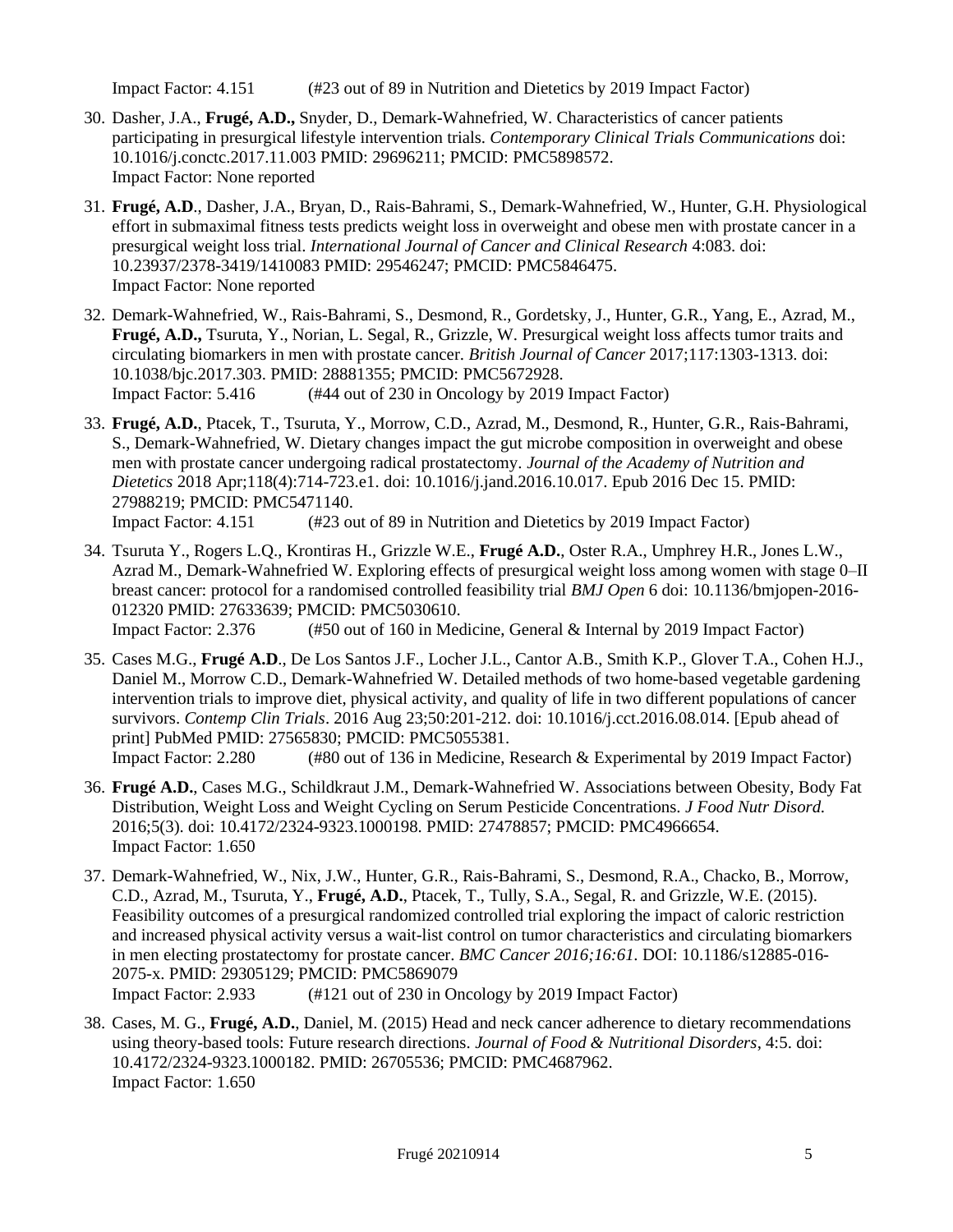- 39. Gray, V.B., Byrd, S.H., Chromiak, J.A., Fountain, B.J., Rader, N.E. & **Frugé, A.D**. (2015). Childhood nutrition in the Mississippi Delta: Challenges and opportunities. *Health Promotion International* doi: 10.1093/heapro/dav072. PMID: 26188336. Impact Factor: 1.913 (#40 out of 82 in Health Policy & Services by 2019 Impact Factor)
- 40. **Frugé, A.D.,** Byrd, S.H., Cossman, J.S., Fountain, B.J., Schilling, M.W., Gerard, P.M.. (2015) Increased physical activity may be more protective for metabolic syndrome than reduced caloric intake. An analysis of estimated energy balance in U.S. adults: 2007-2010 NHANES. *Journal of Nutrition, Metabolism and Cardiovascular Diseases* 25, 535-540. doi:10.1016/j.numecd.2015.03.006. PMID: 25960399. Impact Factor: 3.700 (#30 out of 89 in Nutrition and Dietetics by 2019 Impact Factor)
- 41. Rader, N.E., Byrd, S.H., Fountain, B.J., Bounds, C.W., Gray, V.B., & **Frugé, A.D.** (2014) We Never See Children Playing Outside: A Qualitative Examination of the Role of Safety Concerns on Physical Activity among Children in the Mississippi Delta. *Journal of Physical Activity and Health* doi: 10.1123/jpah.2014- 0053. PMID: 25156307.

Impact Factor: 2.079 (#54 out of 164 in Public, Env. & Occupational Health by 2019 Impact Factor)

42. **Frugé, A.D.,** Byrd, S.H., Cossman, J.S., Fountain, B.J., Schilling, M.W., Gerard, P.M. (2014) Race and gender disparities in nutrient intake are not related to metabolic syndrome in 20-59 year old U.S. adults. *Metabolic Syndrome and Related Disorders.* 2014;12(8): 430-436. doi:10.1089/met.2014.0069 PMID: 25045798.

Impact Factor: 1.734 (#108 out of 139 in Medicine, Research & Experimental by 2019 Impact Factor)

43. **Frugé, A.D.,** Melby, P., Byrd, S.H., & Nagel, D. (2014) The economic and nutritive value of the raised bed home vegetable garden: a model for the southeastern United States. *Food Studies: An Interdisciplinary Journal.* 2014;3(2):1-9. Impact Factor: None reported

# **\*Abstracts/Conference Presentations at End of Document**

## **Pending Research Support**

| National Institutes of Health R15                                          | Frugé (PI) | $07/01/2022 - 07/01/2025$ |
|----------------------------------------------------------------------------|------------|---------------------------|
| High green leafy vegetable diet to reduce for colorectal cancer prevention | \$300,000  |                           |
| Semi-controlled feeding study to reduce CRC risk                           |            |                           |

United States Department of Agriculture Frugé (Co-PI)  $10/01/2021 - 08/01/2022$ Peanut-rich diet to improve post-menopausal body composition and metabolic health \$175,000 12 week RCT to improve body composition and reduce chronic disease risk in postmenopausal women

## **Current and Previous Research Support**

The Peanut Institute Foundation Frugé (Co-PI) 06/01/2021 – 06/01/2022 TPIF Scholars Award for "Peanut Protein Supplementation to Prevent Muscle Atrophy and Improve Recovery Following Total Knee Arthroplasty." 13 week surgical recovery intervention \$10,000

 T32 GM141739-01 Smith (PI) 06/01/2021 – 05/31/2026 Graduate Research Training Initiative for Student Enhancement at Auburn University \$1,500,000 Role: Potential Mentor

 NIH CTSA grant UL1TR003096 Pilot Frugé (PI) 06/01/2021 – 06/01/2022 Synbiotic supplementation to reduce anxiety symptoms in female breast cancer survivors \$30,000 Exploring changes in anxiety symptoms, fecal microbiota and inflammatory cytokines in RCT participants

 The Peanut Institute Foundation Frugé (Co-I) 06/01/2020 – 06/01/2021 Peanut protein supplementation to improve muscle protein synthesis in young adults \$150,000 10 week RCT exploring muscle protein synthesis, growth and other biomarkers in young adults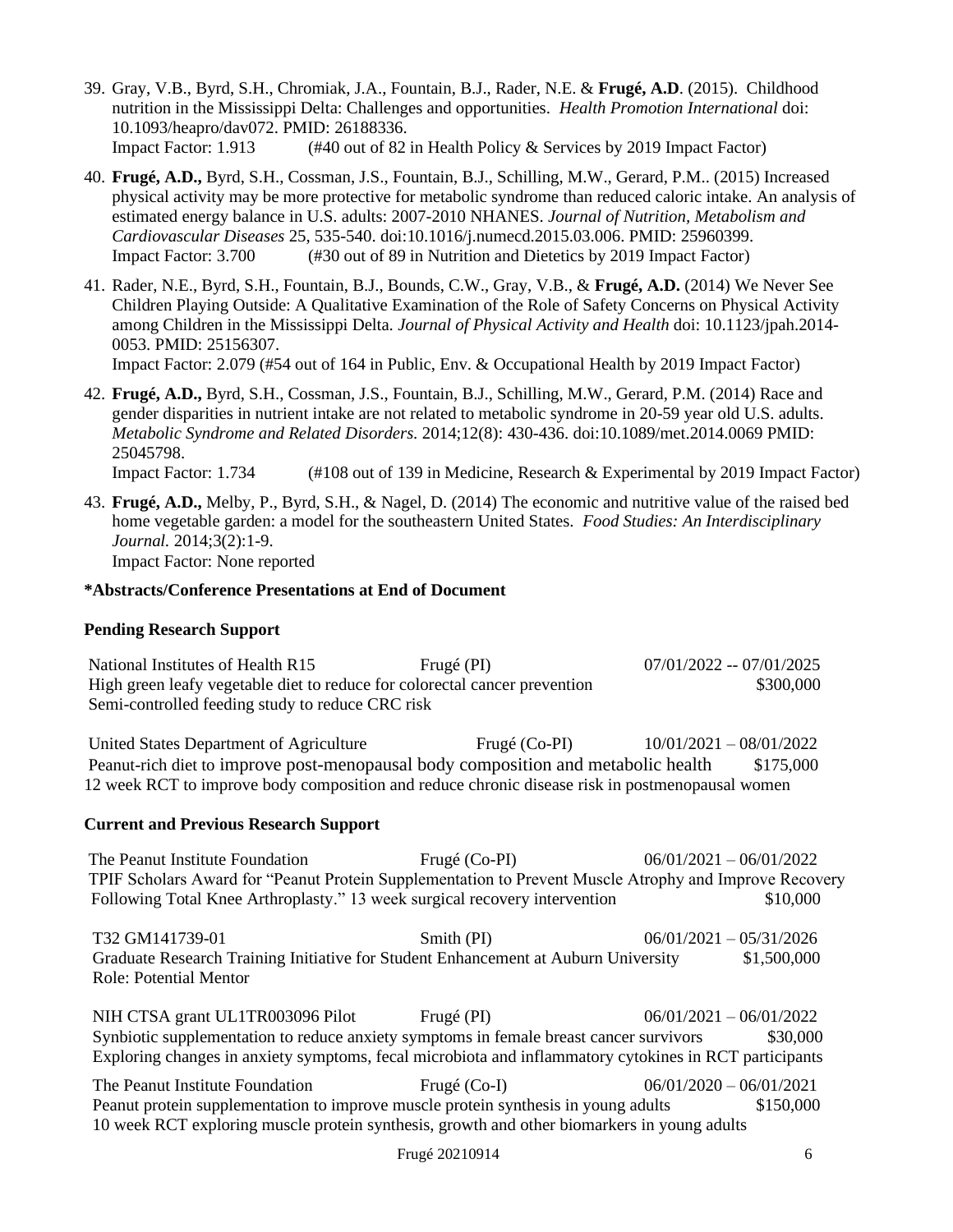| <b>AU Intramural Grants Program</b>                                                                                                                                                                                                                           | Frugé (Co-I)                    | $04/19/2020 - 04/01/2021$                                                                                                                                                                                                                               |  |
|---------------------------------------------------------------------------------------------------------------------------------------------------------------------------------------------------------------------------------------------------------------|---------------------------------|---------------------------------------------------------------------------------------------------------------------------------------------------------------------------------------------------------------------------------------------------------|--|
| Health Status and Health Behavior Congruity between Partners in Couples<br>with Type 2 Diabetes: An interdependence and socioecological approach<br>Cross-sectional study of multifactorial contributors to health outcomes in adults w/T2DM and their spouse |                                 | \$50,000                                                                                                                                                                                                                                                |  |
| The Peanut Institute Foundation<br>Peanut protein supplementation to improve markers of muscle quality and health<br>10 week RCT exploring muscle protein synthesis, growth and other biomarkers in older adults                                              | Frugé (Co-PI)                   | $06/01/2019 - 06/01/2020$<br>\$174,916                                                                                                                                                                                                                  |  |
| AU Intramural Grants Program/AURIC Frugé (PI)<br>Feasibility of a high dietary chlorophyll intervention for colon cancer risk reduction.<br>RCT pilot study exploring the effects of green leafy vegetables on DNA, gut microbiome and inflammation           |                                 | $03/19/2018 - 03/01/2020$<br>\$71,872                                                                                                                                                                                                                   |  |
| <b>UAB Comp. Cancer Center</b><br>Solving the Obesity Paradox in Prostate Cancer.<br>Mike Slive Foundation Pilot Grant in Prostate Cancer Research.                                                                                                           | Demark-Wahnefried (PI)          | $02/01/2018 - 01/31/2019$<br>Role: Consultant                                                                                                                                                                                                           |  |
| R01 CA201362<br>Harvest for Health in Older Cancer Survivors<br>Determine the efficacy of the Harvest for Health gardening intervention in older cancer survivors.                                                                                            | Demark-Wahnefried (PI)          | $01/01/2017 - 7/07/2017$                                                                                                                                                                                                                                |  |
| R <sub>25</sub> CA047888<br>NIH/NCI - Cancer Prevention & Control Training Program.<br>Major goals: To train graduate and postdoctoral trainees in the area of cancer prevention.                                                                             | Meneses/Demark-Wahnefried (MPI) | $09/01/2015 - 07/07/2017$<br><b>Role: Trainee</b>                                                                                                                                                                                                       |  |
| R21 CA178359<br>NIH/NCI<br>Exploring Effects of Weight Loss on Ductal Carcinoma In Situ                                                                                                                                                                       | Demark-Wahnefried (PI)          | 03/19/2015 - 09/01/2015<br>This project explored the feasibility of a presurgical weight loss intervention among 40 overweight and obese<br>patients diagnosed with DCIS, and effects on serum biomarkers, tumor characteristics and clinical outcomes. |  |
| R21 CA182508<br>NIH/NCI<br>Vegetable garden feasibility trial to promote function in older cancer survivors<br>can support a larger trial.                                                                                                                    | Demark-Wahnefried (PI)          | 03/19/2015 - 09/01/2015<br>Determine if a home-based gardening intervention is feasible, safe and provides promising preliminary data that                                                                                                              |  |
| <b>Harvest</b> for Health<br>Women's Breast Health Fund<br>Building upon pilot data to further explore benefits of a gardening intervention in breast cancer survivors.                                                                                       | Demark-Wahnefried (PI)          | 03/19/2015 - 09/01/2015                                                                                                                                                                                                                                 |  |
| <b>Student Research Support</b>                                                                                                                                                                                                                               |                                 |                                                                                                                                                                                                                                                         |  |
| <b>CCTS TL1 Fellowship</b><br>Kristen Smith, MS, RD<br>AU Undergraduate Research Fellowship Program<br><b>Corinne Gautreaux</b><br>AU Undergraduate Research Fellowship Program<br>Daniel Carter                                                              |                                 | July 2021 - June 2022<br>\$26,820 salary; \$3k for travel<br>Summer 2021<br>$$2,250$ stipend; $$750$ to project<br>Summer 2020<br>\$2,250 stipend; \$1,000 to project                                                                                   |  |
| AU Undergraduate Research Fellowship Program<br>Megan Schaberg<br>AU Presidential Graduate Research Fellowship<br>Kristen Smith, MS, RD                                                                                                                       |                                 | Summer 2020<br>\$2,250 stipend; $$750$ to project<br>Fall 2019 - Spring 2022<br>\$30,000                                                                                                                                                                |  |
| College of Human Sciences Graduate Research Fellowship<br>Kristen Smith, MS, RD                                                                                                                                                                               |                                 | Fall 2019 - Spring 2022<br>\$15,000                                                                                                                                                                                                                     |  |

Frugé 20210914 7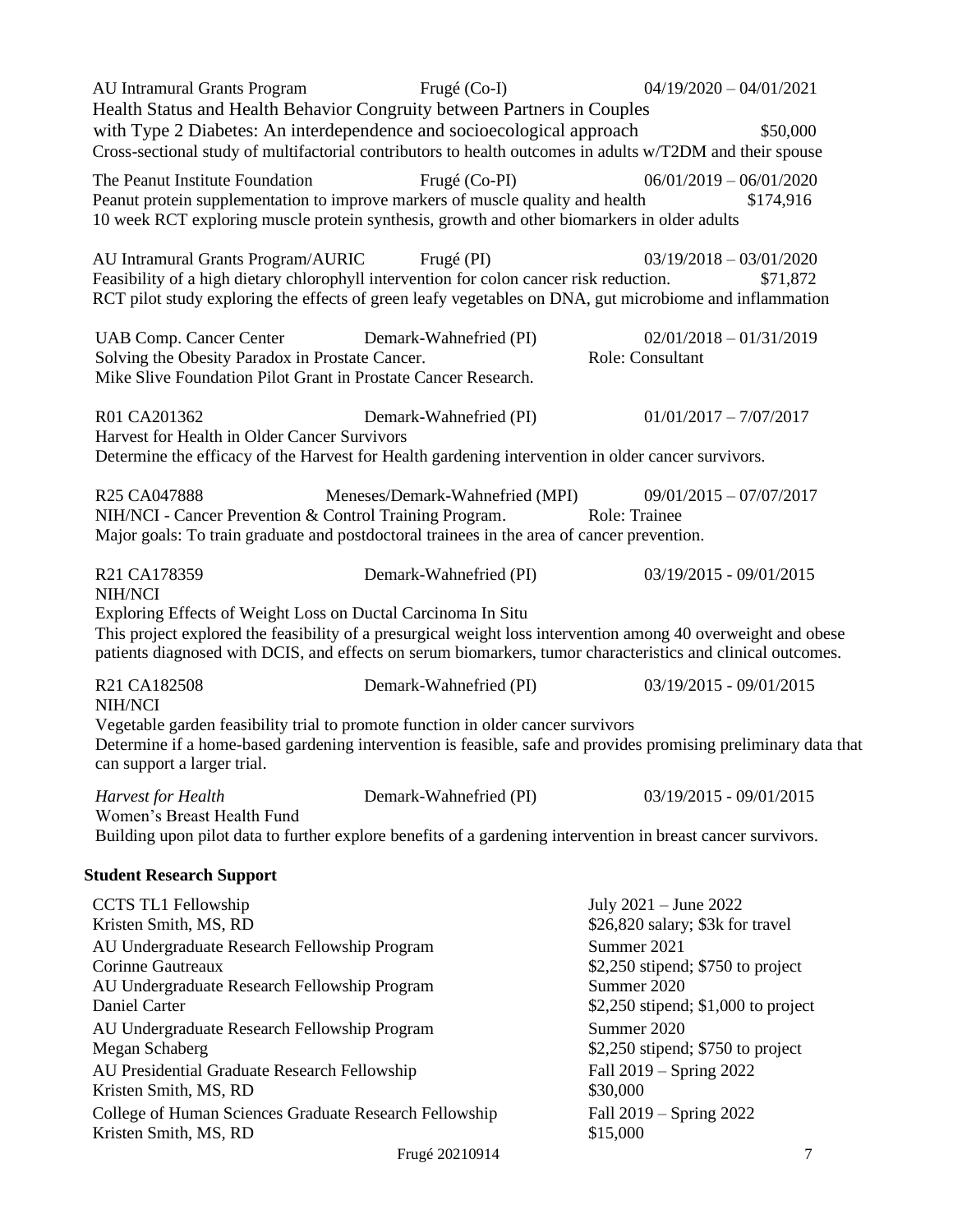AU Undergraduate Research Fellowship Program Summer 2019 **Aaron Riviere 12.250** stipend; \$750 to project AU Undergraduate Research Fellowship Program Summer 2018 **Savannah (Rundquist) Raney \$2,250 stipend; \$750 to project** 

# **Graduate Student Mentoring** ( \* denotes peer-reviewed publication[s] )

| Kristen S. Smith*      | <b>PhD</b>             | AD Frugé, Chair            | Defense TBD 2022          |
|------------------------|------------------------|----------------------------|---------------------------|
| Clair Leis             | MS Non-thesis          | AD Frugé, Chair            | Defense TBD 2021          |
| Johnathon Moore*       | PhD (Kinesiology)      | MD Roberts, Chair          | Defense date: 7/29/2021   |
| <b>Patrick Downing</b> | MS Non-thesis          | MW Greene, Chair           | Defense date: 7/20/2021   |
| Alexis Roberts*        | MS Non-thesis          | MW Greene, Chair           | Defense date: $4/1/2021$  |
| Luke Dolan*            | $MS$ Non-thesis $(Ag)$ | L Bell, Chair              | Defense date: 11/18/2020  |
| Donald Lamb*           | <b>PhD</b>             | KW Huggins, Chair          | Defense date: $7/24/2020$ |
| Rae Leach              | MS Non-thesis          | AD Frugé, Chair            | Defense date: $4/7/2020$  |
| Jessica Broussard      | MS Non-thesis          | AD Frugé, Chair            | Defense date: 7/15/2019   |
| Kristen S. Smith $*$   | MS Non-thesis          | AD Frugé, Chair            | Defense date: 6/20/2019   |
| Caroline Knight*       | MS Thesis              | MW Greene, Chair           | Defense date: $4/9/2019$  |
| Ayse Zengul*           | MS Thesis (UAB)        | W Demark-Wahnefried, Chair | Defense date: 3/25/2019   |
| Dorothy Irwin          | MS Non-thesis          | O Brown, Chair             | Defense date: 11/7/2018   |
| Shane Braden           | MS Non-thesis          | MW Greene, Chair           | Defense date: 4/13/2018   |
| Katherine Salomone     | MS Non-thesis          | R Jeganathan, Chair        | Defense date: $4/9/2018$  |

# **Undergraduate Student Research Mentoring** ( \* denotes peer-reviewed publication[s] )

| <b>Molly Morris</b>        | <b>Biomedical Sciences</b> | Fall 2020-present       |                       |
|----------------------------|----------------------------|-------------------------|-----------------------|
| Jenna Goulart              | <b>Nutrition-Dietetics</b> | Fall 2020-Spring 2021   | MS/DI                 |
| Haleigh Mann               | <b>Nutrition-Dietetics</b> | Fall 2020-Spring 2021   | DI                    |
| Abby Tissier               | <b>Nutrition Science</b>   | Fall 2019-Spring 2021   | <b>Medical School</b> |
| Daniel Carter              | Crop and Soil Sciences     | Fall 2019-Fall 2020     | <b>Allied Health</b>  |
| Corinne Gautreaux          | <b>Biological Sciences</b> | Fall 2019-present       |                       |
| Jackson McBride            | <b>Nutrition-Dietetics</b> | Fall 2019-Spring 2020   | Reg. Dietitian        |
| Megan Schaberg*            | <b>Nutrition Science</b>   | Spring 2019-Spring 2021 | <b>Medical School</b> |
| Aaron Riviere*             | <b>Nutrition-Dietetics</b> | Fall 2018-Spring 2020   | PhD-Nutrition         |
| Avery Johnson-Bishop       | <b>Nutrition Science</b>   | Fall 2018-Spring 2020   | <b>Medical School</b> |
| Rachel Tenpenny-Chigas*    | <b>Nutrition-Dietetics</b> | Fall 2018-Spring 2019   | Reg. Dietitian        |
| DeForest Tuggle            | <b>Nutrition-Dietetics</b> | Fall 2018-Spring 2019   | MS-Forestry           |
| <b>Margaret Sappington</b> | <b>Nutrition-Dietetics</b> | Fall 2018-Spring 2019   | <b>MS-Nutrition</b>   |
| Nick McCarthy              | <b>Nutrition Science</b>   | Fall 2018-Spring 2019   | <b>Medical School</b> |
| Savannah Raney*            | <b>Nutrition-Dietetics</b> | Summer 2018-Spring 2019 | <b>MS-Nutrition</b>   |

#### **High School Student Research Mentoring**

Emma Kim Summer 2019

#### **Didactic Program in Dietetics Student Placement (as Director)**

2021 – 100% placement of supervised practice/grad applicants (24 undergraduate, 2 graduate) – national avg 76% 2020 – 100% placement of supervised practice/grad applicants (26 undergraduate, 0 graduate) – national avg 71% 2019 – 100% placement of supervised practice/grad applicants (28 undergraduate, 2 graduate) – national avg 66% 2018 – 100% placement of supervised practice/grad applicants (17 undergraduate, 2 graduate) – national avg 62%

#### *Supervised Practice and Graduate Programs placed to date:* Aramark DI, Baylor University Medical Center, Cleveland Clinic, Cornell University, East Tennessee State University, Emory Hospitals, Franciscan Missionaries of Our Lady University in Baton Rouge, Georgia Department of Public Health, Georgia State University, Houston VA, Iowa State University, King's College London, Lipscomb University, Loyola University - Chicago, Medical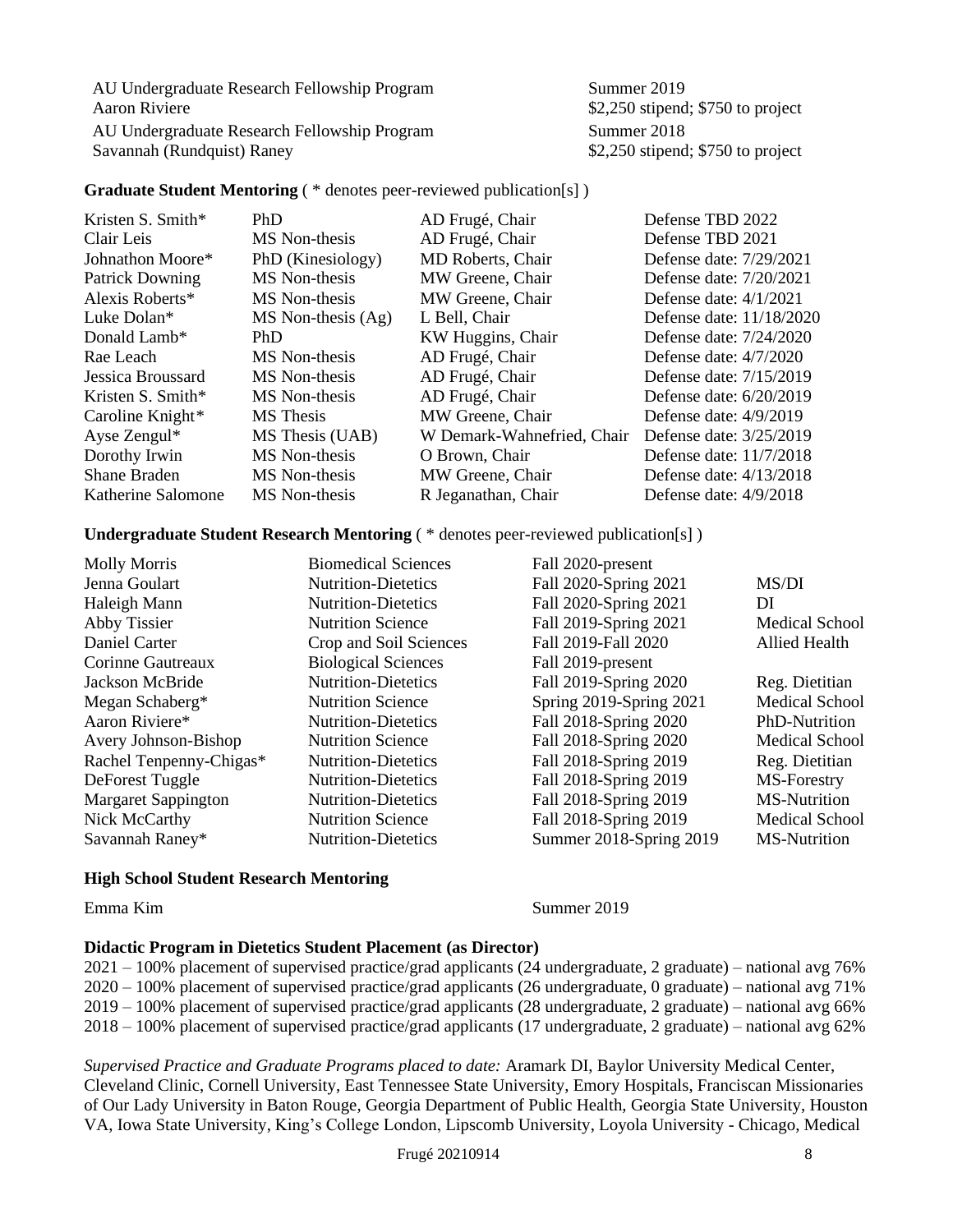University of South Carolina, Meredith College, Miami University of Ohio, Michigan State University, Morrison's DI, Oakwood University, Ohio State University, Presbyterian Hospital (Dallas, TX), Rush University Medical Center, Samford University, Southern Regional Medical Center (Riverdale, GA), Tampa VA, Texas A&M, Texas Tech University, Texas Women's University, Tri-County Health Department (Denver, CO), University of Alabama at Birmingham, University of Georgia, University of Houston, University of Illinois-Urbana Champagne, University of Tennessee Knoxville, University of Texas Health Sciences Center, Vanderbilt University, Yale New Haven Hospital

# **University Outside Reader**

| Christopher Vann | PhD in Kinesiology | <b>Auburn University</b> | Summer 2020 |
|------------------|--------------------|--------------------------|-------------|
| Paul Roberson    | PhD in Kinesiology | <b>Auburn University</b> | Spring 2019 |
| Cody T. Haun     | PhD in Kinesiology | <b>Auburn University</b> | Spring 2018 |

# **University Committees/Service**

| 2021 - 2024   | AU Senate Competitive Research Grant Committee (reappointment)                       |
|---------------|--------------------------------------------------------------------------------------|
| 2020 - 2022   | Provost's Award for Faculty Excellence in Undergraduate Research Mentoring committee |
| 2019 - 2021   | AU Student Research Symposium poster judge                                           |
| 2019          | AU Office of Communications and Marketing Expert Answers (featured)                  |
| $2019 - 2020$ | AU Intramural Grants Program reviewer                                                |
| 2019 - 2021   | AU Senate Competitive Research Grant Committee                                       |

# **College/Department Committees/Service**

| 2020      | Kappa Omicron Nu Honor Society Research Panel member            |
|-----------|-----------------------------------------------------------------|
| $2019 -$  | Peer evaluations for teaching                                   |
| $2018 -$  | <b>NDHM Scholarship Committee</b>                               |
| $2018 -$  | Nutrition Advisory Board meeting organizer/coordinator          |
| 2018      | Alabama Agricultural Experiment Station Hatch Internal Reviewer |
| 2017-2018 | <b>Community Nutrition Faculty Search Committee</b>             |

## **Professional Service/Committees**

| 2021 | Alabama Head Injury Foundation Auburn Bright Ideas TBI Camp presenter |  |  |  |  |
|------|-----------------------------------------------------------------------|--|--|--|--|
|      |                                                                       |  |  |  |  |

- 2021 Alabama FCCLA State Leadership Conference STAR Event Judge
- 2020 2021 Southeast Alabama Area Health Education Center Discovery MedCamp coordinator/presenter 2018 - Auburn District Dietetic Association
	- 2021-2022 President
	- 2020-2021 President-Elect

# **Other Professional activities**

- 2020 Invited presentation: Healthy Aging Dietetic Practice Group Webinar for CME credit "Protein, Resistance Training and Healthy Aging: A clinical update." December 1, 2020
- 2019 contributed to article on MyFitnessPal website: https://blog.myfitnesspal.com/the-weight-related-case-fordiversifying-your-diet/ September 8, 2018
- 2018 Invited presentation to Master Fitness Trainers at Fort Benning: "Fueling the Professional Soldier Athlete for Battle and for Life." July 19, 2018

# **Grant Referee**

- 2019 Israeli Ministry of Science and Technology
- 2019 Alabama Agricultural Experiment Station
- 2018 Auburn University Intramural Grants Program

# **Review Board Member**

- 2020- Cancers (2019 Impact Factor: 6.126)
- 2021- Microorganisms (2019 Impact Factor: 4.152)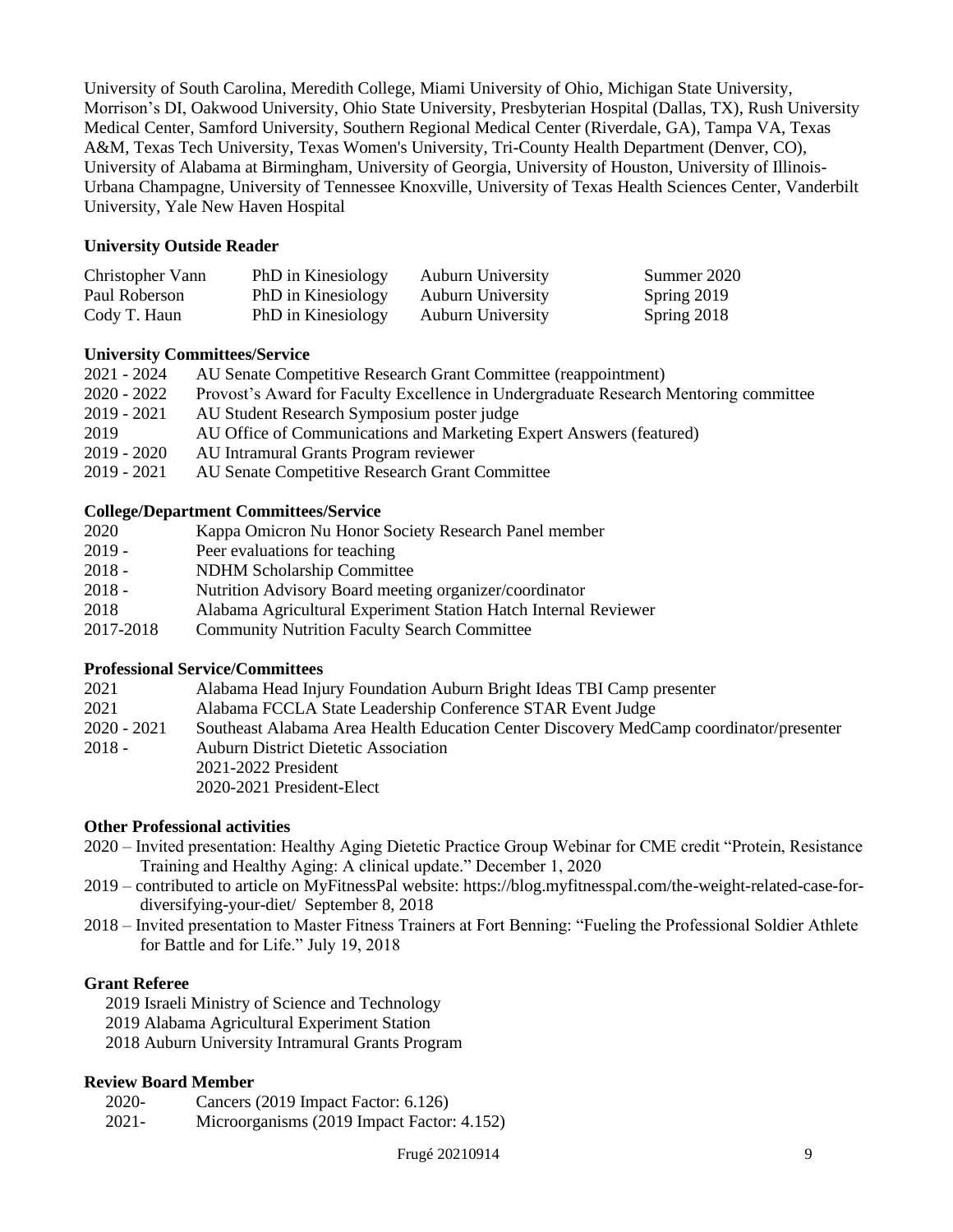## **Ad Hoc Journal Referee**

Cancer Research **Nutrients** Journal of the Academy of Nutrition and Dietetics Journal of Psychosocial Oncology Head & Neck Surgical Oncology Prostate Cancer and Prostatic Diseases BMJ Open Endocrine

### **Professional Societies**

American Society of Preventive Oncology Academy of Nutrition and Dietetics American Society for Nutrition The Obesity Society

PLOS One Journal of Clinical Medicine Supportive Care in Cancer American Journal of Preventive Medicine Translational Behavioral Medicine Mayo Clinic Proceedings International Journal of Environmental Research and Public Health Journal of Health Care for the Poor and Underserved

#### **Teaching Experience**

#### **Auburn University**

**NTRI 4090. Professional Issues in Dietetics and Nutrition.** One hour lecture. – Instructor, Fall 2017, Fall 2018, Fall 2019, Fall 2020 **NTRI 4930. Directed Studies – Practical experience in Sports Nutrition.** Three hours practicum

- Instructor, Fall 2019, Spring 2020, Fall 2020
- **NTRI 4980. Undergraduate Research and Study**. One to nine hours supervision/mentoring – Instructor, Spring 2019, Fall 2019, Spring 2020, Fall 2020

**NTRI 5020/6020. Medical Nutrition I. Three hours lecture, 1 hour lab.** 

– Instructor, Fall 2017, Fall 2018, Fall 2019

**NTRI 5030/6030. Medical Nutrition II.** Three hours lecture, 1 hour lab.

– Instructor, Spring 2018, Spring 2019, Spring 2020

**NTRI 5910. Clinical Practicum in Dietetics.** One hour practicum.

– Instructor, Spring 2018, Spring 2019, Spring 2020

**NTRI 7930. Advanced Independent Study – Professional Issues in Dietetics**. One hour lecture.

– Instructor, Summer 2018

**NTRI 7980. Nonthesis Research.** One to six hours supervision/mentoring

– Instructor, all semesters beginning Summer 2018

**NTRI 8980. Research and Dissertation.** One to ten hours supervision/mentoring

– Instructor, all semesters beginning Spring 2020

# **Guest lecture:**

**NTRI 2070 Careers in Nutrition, Dietetics, and Wellness**

-- Spring 2018, Spring 2019, Spring 2020, Spring 2021

- **NTRI 7050 Methods of Research**
- -- Fall 2018, Fall 2019

## **University of Alabama at Birmingham**

**NTR 724 Research Strategies for the Study of Diet, Energetics, and Cancer.** Two hours lecture. – Teaching Assistant Summer 2015, Fall 2016

# **Mississippi State University**

**FNH 1001. First Year Experience Cooking Basics: Iron Chef Bully.** One-hour lecture/lab.

- Assisted with preparation Fall 2011; Spring 2011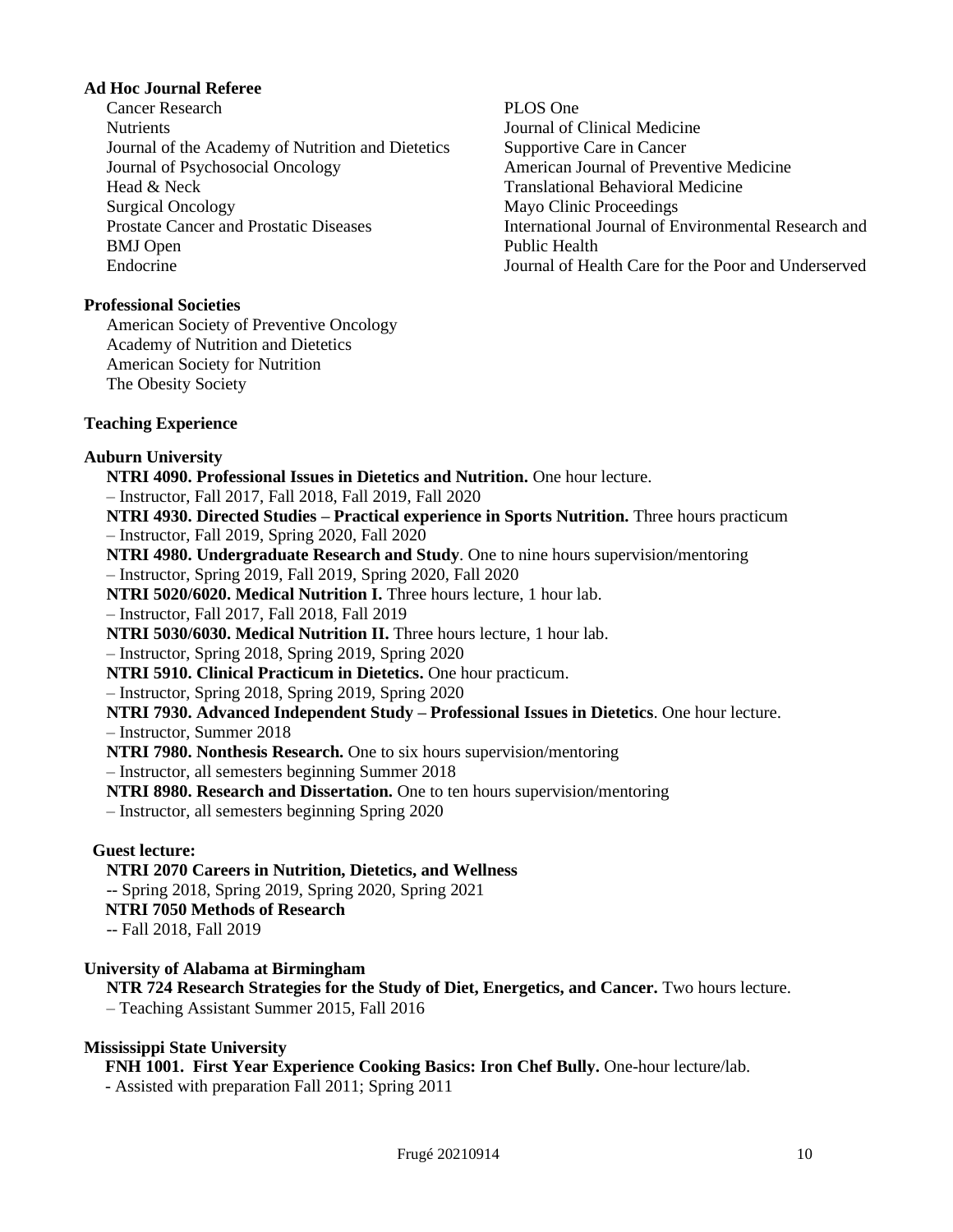# **FHN 2293. Individual and Family Nutrition.** Three hours lecture.

- Assisted and guest lectured Fall 2011, 2014; Spring 2011, 2012; Maymester 2011, 2012. - Instructor, Fall 2013, Spring 2014 **FNH 3723. Community Nutrition.** Three hours lecture. - Guest Lecturer Spring 2014

# **Certifications/Training**

 AHA Basic Life Support Provider, 2014 - CITI Good Clinical Practice Course, 2017 CITI Biomedical Research Investigators and Key Personnel Refresher Course, 2019 CITI Biomedical Responsible Conduct of Research Course, 2019 ServSafe Food Protection Manager Certification, 2019 exp. 2024 NHA Certified Phlebotomy Technician, 2015 – 2020

# **Abstracts/Presentations**

Smith, K.S., Tissier, E.A., Bail, J.R., Morrow, C.D., Demark-Wahnefried, W., **Frugé A.D.** (March 2021) Health-related quality of life is associated with fecal microbial composition in breast cancer survivors. Poster Presentation at Auburn University Student Research Symposium and American Society for Preventive Oncology Annual Meeting (virtual)

Schaberg, M.N., Smith K.S., Arthur A.E., Murrah W.M., Morrow C.D., Braxton-Lloyd K., **Frugé A.D.,** (March 2021) The Meat and Three Greens Feasibility Trial: examining perceptions regarding colon cancer health behaviors in high risk adults. Poster Presentation at Auburn University Student Research Symposium

Morris, M., Carter, D.C., Smith, K.S. **Frugé A.D.,** (March 2021) Exploring the interaction between mood disturbance, the gut microbiome, and fibrinogen in adults. Poster Presentation at Auburn University Student Research Symposium

**Frugé A.D.,** Smith K.S., Rais-Bahrami S., Demark-Wahnefried W. (March 2020) Biomarkers associated with tumor Cathepsin L gene expression and Ki67 in prostate cancer patients participating in a weight loss trial. Poster presentation at American Society of Preventive Oncology annual meeting, Tuscon Arizona, and (Oct 2019) University of Alabama at Birmingham's Comprehensive Cancer Center Annual Retreat, Birmingham, AL.

Riviere A.J., Smith K.S., Schaberg, M.N., **Frugé A.D.,** High chlorophyll dietary intervention in a high red meat diet caused no significant changes in serum and fecal zonulin. (Feb 2020) Alabama Dietetic Association Annual Meeting, Montgomery, AL

Schaberg, M.N., Smith, K.S., Green, M.W., **Frugé A.D.** Assessment of age and region differences in health beliefs and dietary habits related to colon cancer risk. (Feb 2020) Alabama Dietetic Association Annual Meeting, Montgomery, AL

**Frugé A.D.,** Smith K.S., Riviere A.J., Demark-Wahnefried W., Arthur A.E., Murrah W.M., Morrow C.D., Arnold R.D., Braxton-Lloyd K. (Oct 2019) Secondary outcomes of a randomized controlled crossover trial to explore the effects of a high chlorophyll dietary intervention to reduce colon cancer risk in adults: The Meat and Three Greens (M3G) Feasibility Trial. Poster presentation at Auburn University Faculty Research Symposium, Auburn, AL. (Feb 2020) Alabama Dietetic Association Annual Meeting, Montgomery, AL

Riviere A.J., Smith K.S., Schaberg M.N., **Frugé A.D**. (Oct. 2019) High green leafy vegetable dietary intervention decreases plasma oxidative DNA damage: secondary outcomes analysis of the Meat and Three Greens (M3G) Feasibility Trial. Poster presentation at the Journal of the Academy of Nutrition and Dietetics Food and Nutrition Conference and Expo, Philadelphia, PA.

Smith K.S., Riviere A.J., Braxton-Lloyd K., Demark-Wahnefried W., Arthur A.E., **Frugé A.D.** (April 2019) Exploring the Effects of a High Chlorophyll Dietary Intervention to Reduce Colon Cancer Risk in Adults: The Meat and Three Greens (M3G) Feasibility Trial. Poster presentation at the College of Human Sciences Graduate Research Symposium, Auburn, AL.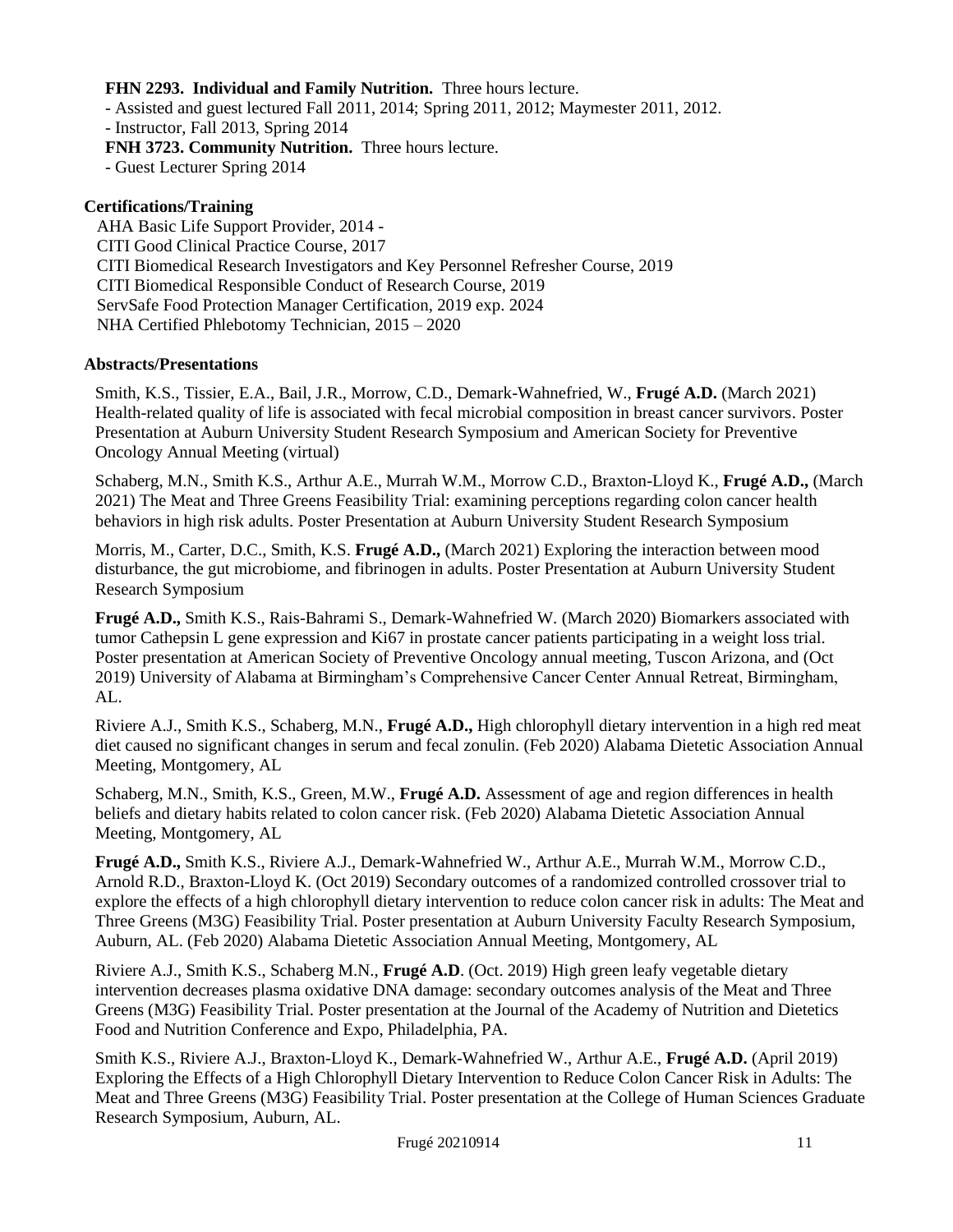Smith K.S., Riviere A.J., Braxton-Lloyd K., Demark-Wahnefried W., Arthur A.E., **Frugé A.D.** (March 2019) Exploring the Effects of a High Chlorophyll Dietary Intervention to Reduce Colon Cancer Risk in Adults: The Meat and Three Greens (M3G) Feasibility Trial. Poster presentation at the American Society of Preventative Oncology Annual Meeting, Tampa, FL.

Sappington M.A., Tuggle M.D., Tenpenny-Chigas R.L., Smith K.S., Riviere A.J., Braxton-Lloyd K., **Frugé A.D.** (March 2019) Higher habitual red meat intake is associated with larger body size and lower plasma oxidative DNA damage in men and women participating in a randomized controlled clinical trial. Poster presented at the Alabama Dietetics Association Annual Meeting, Montgomery AL.

Tenpenny-Chigas R.L., Smith K.S., Riviere A.J., Sappington M.A., Tuggle M.D., Braxton-Lloyd K., **Frugé A.D.** (March 2019) Understanding Acceptability and Adherence to a High Chlorophyll Dietary Intervention Aimed at Reducing Colon Cancer Risk in Adults: The Meat and Three Greens (M3G) Feasibility Trial. Poster presented at the Alabama Dietetics Association Annual Meeting, Montgomery AL.

Smith, KS, Braxton-Lloyd, KB, **Frugé, AD** (2018) Exploring the Effects of a High Chlorophyll Dietary Intervention to Reduce Colon Cancer Risk in Adults: The Meat and Three Greens (M3G) Feasibility Trial. Poster presentation at the Auburn Research Faculty Symposium, Auburn, AL.

**Frugé, AD** (2018) Exploring the Effects of a High Chlorophyll Dietary Intervention to Reduce Colon Cancer Risk in Adults: The Meat and Three Greens (M3G) Feasibility Trial. Oral presentation at the Auburn University Research Initiative in Cancer 4<sup>th</sup> Annual Symposium, Opelika, AL.

Smith, KS, Rundquist, S, Greene, MW, **Frugé, AD** (2018) Americans' love for red meat is unlikely to change: results from the Dietary Habits and Colon Cancer Beliefs Survey. Poster presentation at the Auburn University Research Initiative in Cancer 4<sup>th</sup> Annual Symposium, Opelika, AL.

Smith, KS, Rundquist, S, Greene, MW, **Frugé, AD** (2018) Development of the Dietary Habits and Colon Cancer Beliefs Survey (DHCCBS): an instrument assessing health beliefs related to red meat and green leafy vegetable consumption. Poster presentation at the Academy of Nutrition and Dietetics annual Food and Nutrition Conference and Expo, Washington, D.C.

**Frugé AD**, Van der Pol WL, Tsuruta Y, Rogers LQ, Morrow CM, Demark-Wahnefried W (2018) Fecal Akkermansia muciniphila is associated with body composition and microbiome alpha diversity in overweight and obese women with breast cancer participating in a presurgical weight loss trial. Poster presentation at the Meeting of the American Society of Preventive Oncology, NYC, NY.

JR Bail, **AD Frugé**, MG Cases, KP Smith, AB Cantor, Santos J De Los, JL Locher, HJ Cohen and W Demark-Wahnefried (2018) Assessing the Feasibility of a Mentored Home-Based Vegetable Gardening Intervention among Breast Cancer Survivors in the Deep South. Oral presentation at the Meeting of the American Society of Preventive Oncology, NYC, NY.

Douglas KG, Crowder SL, **Fruge AD**, Delk A, Yi TC, Carroll WR, Spencer SA, Locher JL, Demark-Wahnefried W, Rogers LQ, Arthur AE (2018) Quality of Life, Symptom Burden, and Dietary Counseling in Head and Neck Cancer Survivors. Poster presentation at the Meeting of the American Society of Preventive Oncology, NYC, NY.

**Frugé AD**, Rogers LQ, Krontiras H, Demark-Wahnefried W (2017) Caloric restriction plus exercise results in significant weight loss in a presurgical trial among overweight and obese women with early stage breast cancer. Poster presentation at the Meeting of the American Society of Preventive Oncology, Seattle, WA.

Crowder SL, **Fruge AD**, Delk A, Carroll WR, Spencer SA, Locher JL, Demark-Wahnefried W, Rogers LQ, Arthur AE (2017) Feasibility Outcomes of a Pilot Randomized Experimental Trial to Increase Cruciferous and Green Leafy Vegetable Intake in Post-Treatment Head and Neck Cancer Survivors. Poster presentation at the Meeting of the American Society of Preventive Oncology, Seattle, WA.

**Frugé AD**, Cases MG, Morrow CD, Tsuruta Y, Demark-Wahnefried W (2016) Decreased fecal microbiome diversity is associated with elevated Interleukin-6 in older cancer survivors. Poster presentation at American Institute of Cancer Research Conference, Bethesda, MD